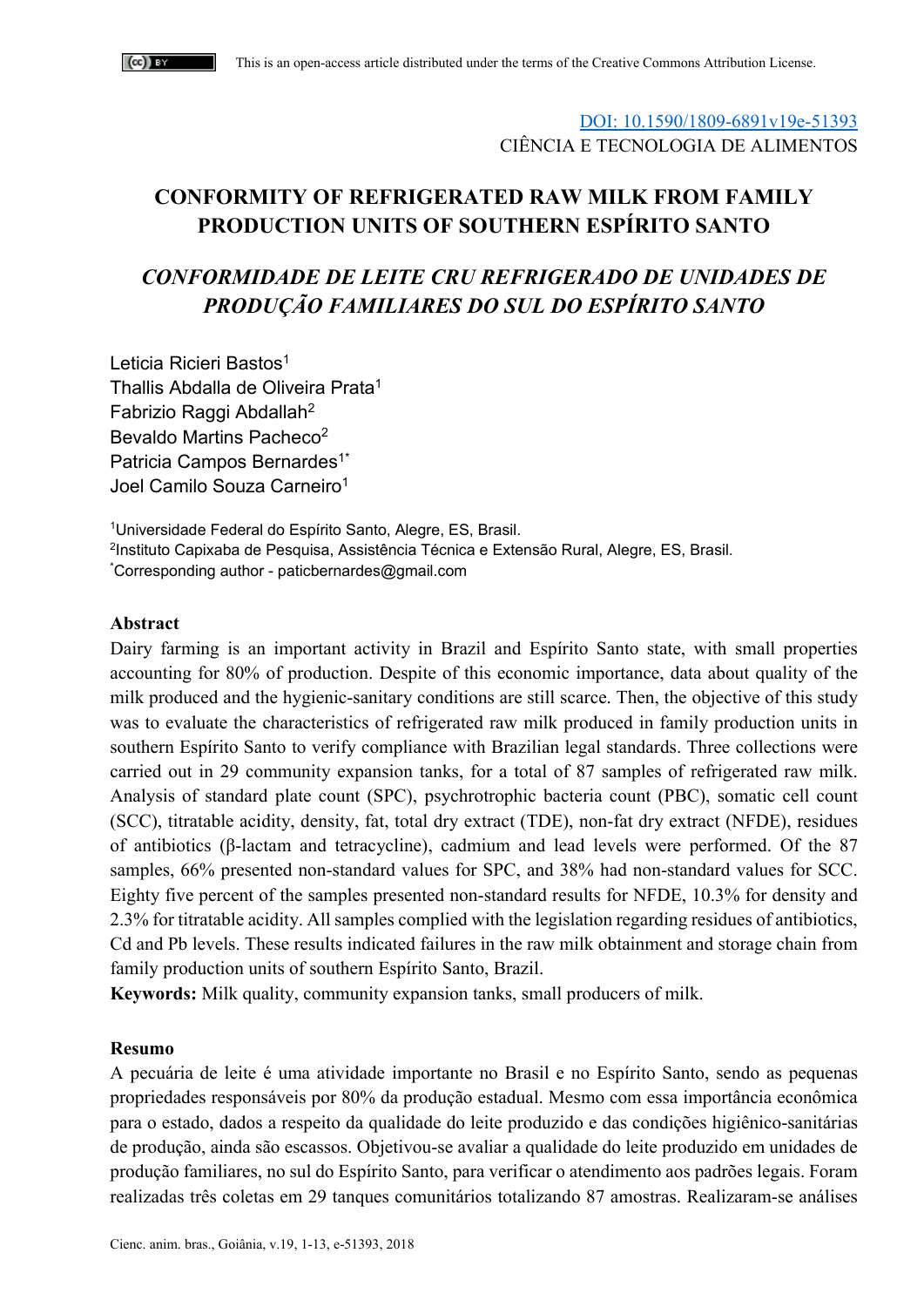de contagem padrão em placa (CPP), contagem de bactérias psicrotróficas (CBP), contagem de células somáticas (CCS), acidez titulável, densidade, gordura, extrato seco total (EST), extrato seco desengordurado (ESD), pesquisa de resíduos de antibióticos (β-lactâmicos e tetraciclina) e presença de cádmio e chumbo. Das 87 amostras, 66% apresentaram valores fora do padrão para CPP e 38% para CCS. Quanto às análises físico-químicas, 85% das amostras apresentaram resultados fora do padrão para ESD, 10,3% para densidade e 2,3% para acidez titulável. Todas as amostras atenderam a legislação quanto a presença de resíduos de antibióticos, teores de cádmio e chumbo. Dessa forma, esses resultados indicam falhas em uma ou mais etapas da cadeia de obtenção e armazenamento do leite cru.

**Palavras-chave**: Qualidade do leite, tanques de expansão comunitários, pequenos produtores de leite.

Received on: February, 2<sup>nd</sup>, 2108. Accepted on: July, 9<sup>th</sup>, 2018.

### **Introduction**

The quality of refrigerated raw milk is of great importance to the industry, as it directly affects the quality and durability of dairy products, as well as risks to consumer health<sup> $(1, 2)$ </sup>. In Brazil, in 2002, the Ministry of Livestock and Food Supply (MAPA) approved Normative Instruction (NI) number 51, with physicochemical parameters (titratable acidity, fat content, relative density and non-fat dry extract) and microbiological parameters (standard plate count and somatic cell count) for refrigerated raw milk, with deadlines for meeting the requirements based on region in the country(3). Considering that the great majority of dairy farmers in Brazil found difficult to comply with the legislation, in 2011, the Federal Government approved the Normative Instruction number 62 that extended the deadlines for compliance for standard plate count and somatic cell count<sup>(4)</sup>. Even currently, studies have shown that producers still find difficult to meet such standards<sup> $(5, 6)$ </sup>.

Despite the quality of the milk to be of great importance, it should be noted that there are very few published studies with this type of data from the southern region of Espírito Santo, Brazil. Therefore, the objective of the work was to carry out microbiological and physicochemical analysis of the raw refrigerated milk coming from family production units in southern Espírito Santo to verify compliance with the current legal standards.

## **Materials and Methods**

Twenty-nine community expansion tanks that collected milk from family production units in thirteen cities in the southern of Espírito Santo were selected (Alegre, Apiacá, Atílio Vivácqua, Bom Jesus do Norte, Cachoeiro de Itapemirim, Castelo, Ibitirama, Jeronimo Monteiro, Mimoso do Sul, Muqui, Presidente Kennedy, Rio novo do Sul, and São José dos Calçados). Refrigerated raw milk samples were collected in sterilized glass bottles and transported to the laboratory in isothermal boxes from March to September 2016 and submitted to microbiological analysis of standard plate count (SPC), psychrotrophic bacteria count (PBC) and somatic cell count (SCC). Physicochemical analysis of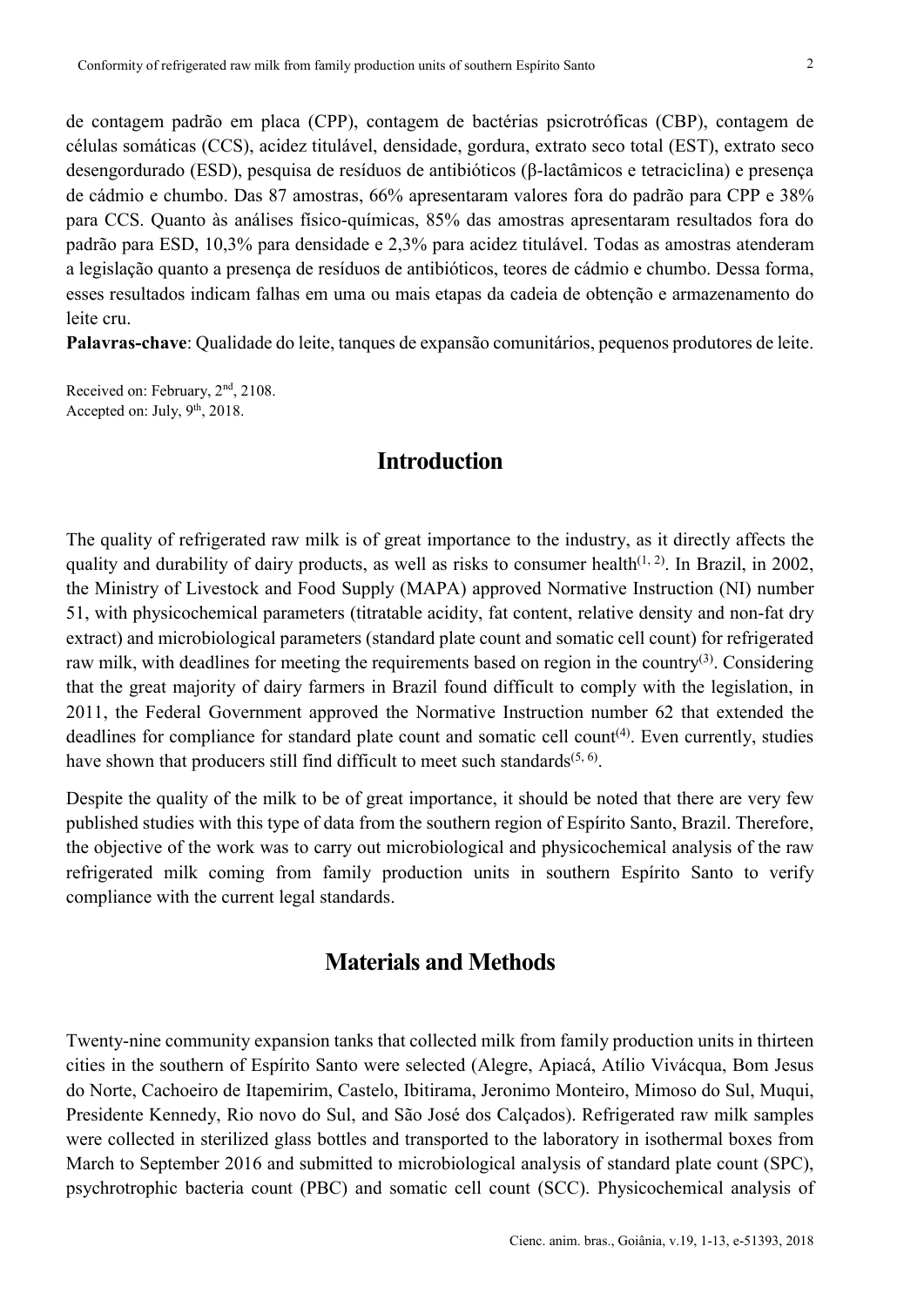titratable acidity, fat, relative density, total dry extract (TDE) and non-fat dry extract (NFDE) were conducted. Analysis of antibiotic residues of β-lactam and tetracycline and the presence of cadmium (Cd) and lead (Pb) were also carried out. Three samples were collected in each tank, for a total of 87 samples. The collections were carried out on different days and at intervals of at least one week.

SPC and PBC were performed on 3M ™ Petrifilm ™ Plates (Sumaré, Brazil) for aerobic counts, according to the manufacturer's recommendations. One milliliter aliquot of milk at the proper dilution was transferred to the plate. The SPC plates were incubated at 35 °C for 48 hours. For PBC plates were incubated at 7 °C for 10 days. SCC were performed using the IDEXX Somaticell SCC Test Kit (São Paulo, Brazil) according to the manufacturer's recommendations. SPC and SCC results were compared to Normative Instruction 62/2011 of MAPA<sup>(4)</sup>. In Brazil, currently, there is no legislation that determines PBC in raw milk. According to literature reports, it is recommended to avoid the use of raw milk with psychrotrophic counts above 5.7 log of colony-forming units per milliliter (cfu.mL-<sup>1</sup>) in the manufacture of dairy products<sup>(7)</sup>, so this value was used to compare our results.

Physicochemical analysis of titratable acidity, relative density, fat, TDE and NFDE were performed according to the methodology prescribed in Normative Instruction  $68/2006$  of MAPA $(8)$ .

The presence of β-lactam and tetracycline residues in milk was verified using a test kit for antibiotics, BetaStar® Combo (Neogen, Esher, England) according to the manufacturer's recommendations.

For Cd and Pb analysis milk samples were digested in a MARS 6 (CEM Corporation, Matthews, USA) using MARSX press tubes. A total of 0.5 g of lyophilized raw milk sample was added, and 10 mL of 65% PA nitric acid (Vetec, Rio de Janeiro, Brazil) was added according to the methodology described by Klimek et al.<sup>(9)</sup>. The digestion was performed between 180 °C and 210 °C, with a ramp time of 20 to 25 minutes, and a hold time of 15 minutes, as recommended by the manufacturer for organic samples. After digestion, the samples were diluted to 25 mL with milli-Q water. Calibration curves were prepared from standard solutions of  $1000 \text{ mg } L^{-1}$  of Cd and Pb (Merck, Darmstadt, Germany), with a maximum concentration of 1.0 mg mL $^{-1}$ . The samples were analysed in a flame atomic absorption spectrophotometer (Varian, São Paulo, Brazil), model Spectra 220 FS.

Data were tabulated, and descriptive statistics are presented in table form. The results of the analysis of raw milk were compared with the current legislation: Normative Instruction 62/2011 and Decree number 9.013/2017 of MAPA (4, 10) and, 55.871/1965 and Ordinance number 685/1998 of Ministry of Health  $(11, 12)$ .

#### **Results and Discussion**

SPC of raw milk is related to hygiene and sanitation practices in milking, including the hygiene of equipment and utensils, cleanliness of milking equipment, water quality used in hygiene processes and quality of the storage conditions<sup> $(2)$ </sup>, assiduity of milker, poor hygiene, absence of ceilings, inadequate milk cooling, storage for more than 48 hours, and sanity of the herd<sup> $(7, 13)$ </sup>.

SPC of refrigerated raw milk from the expansion tanks ranged from less than 4.0 to 7.7 log of cfu mL<sup>-1</sup> (Table 1). NI 62/2011 of MAPA sets a maximum SPC of  $3.0x10^5$  cfu mL<sup>-1</sup> or 5.5 log of cfu mL<sup>-</sup>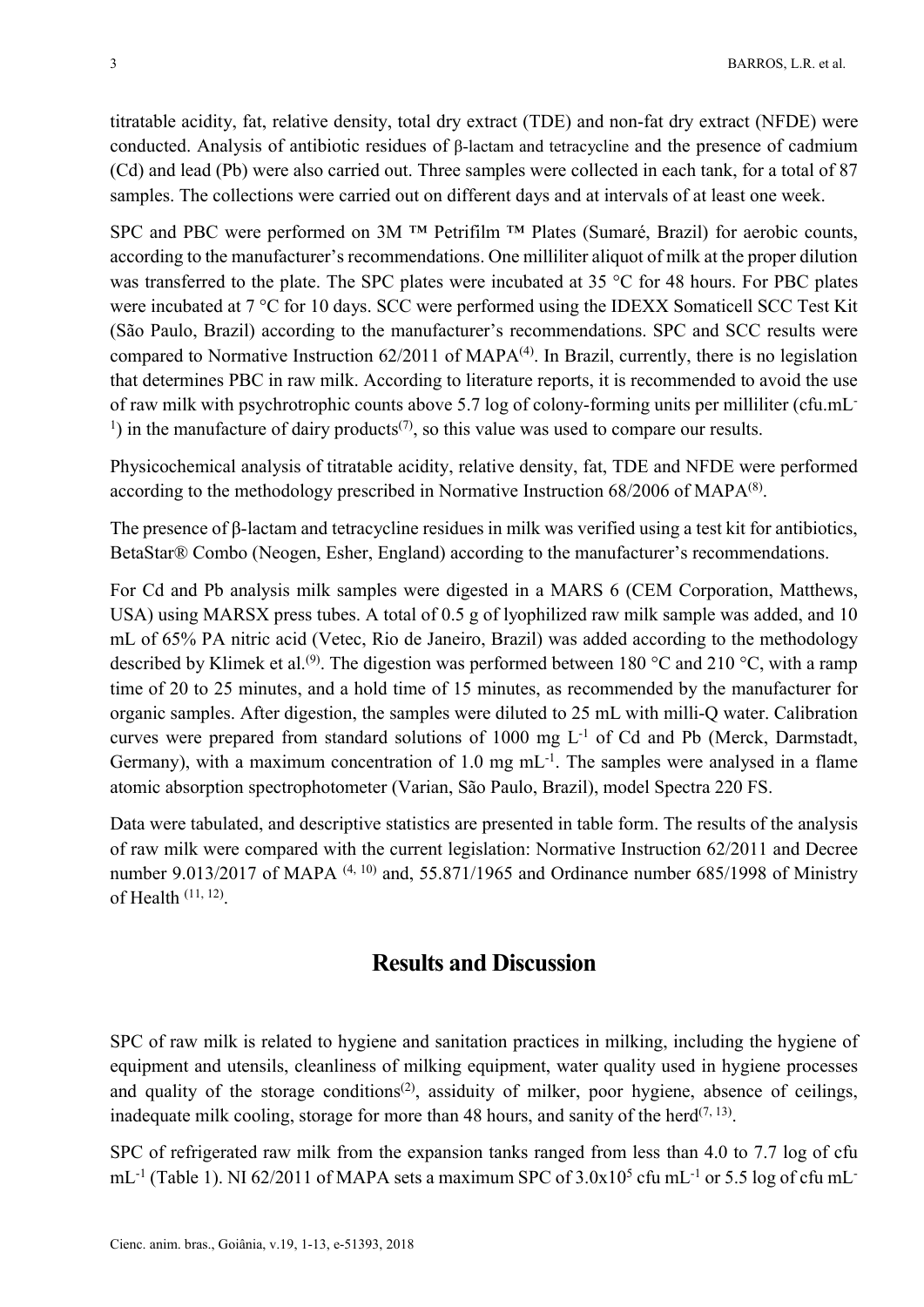<sup>1</sup> for the south-eastern region of Brazil<sup>(4)</sup>. Of the 87 samples evaluated, 66% (57) had SPC above the legal standard (Table 1). A similar result was obtained in four community tanks in the city of Alegre-ES, Brazil by Nascimento Neta et al. (14) wherein 50% (02) of the tanks had SPC above legislation recommendations. Different results were found by Almeida et. al. (15) who obtained non-standard SPC in all of 326 raw milk samples from northern of Minas Gerais, Brazil. The authors associated this result with possible management failures, such as unsatisfactory sanitary practices in the hygiene of utensils and water quality.

| Table 1. Minimum and maximum of standard plate count (SPC), psychrotrophic bacteria  |
|--------------------------------------------------------------------------------------|
| count (PBC) and somatic cell count (SCC) of 87 samples of refrigerated raw milk from |
| community expansion tanks in southern Espírito Santo, Brazil in 2016                 |

| Analyses                           | count | Minimum Maximum Medium<br>count | count | Standard standard | Non-<br>samples |
|------------------------------------|-------|---------------------------------|-------|-------------------|-----------------|
| $SPC$ (log cfu mL $^{-1}$ )        | < 4.0 | 7.7                             | 5.8   | $<$ 5.5 (a)       | 66%             |
| PBC ( $log c$ fu mL $^{-1}$ )      | < 3.0 | 7.1                             | 4.7   | $< 5.7$ (b)       | 16%             |
| $SCC$ (log somatic cells mL $-1$ ) | 5.0   | 6.3                             | 5.7   | $<$ 5.7 (a)       | 38%             |

(a) Legal standard: Normative Instruction 62/2011, MAPA<sup>(4)</sup>; (b) Reference value chosen according to Pinto et  $al$ <sup>(7)</sup>.

Pinto et al.<sup>(7)</sup> analysed raw refrigerated milk of 33 individual expansion tanks, 12 communities tanks, and one industrial silo in Zona da Mata Mineira. They found that SPC in the industrial silo was higher than allowed by legislation. However, the same was not true for samples from individual expansion tanks. The authors attributed this difference to possible additional contamination and bacterial multiplication during transportation and storage in the industrial silo.

According to Marcondes et al.<sup>(16)</sup>, the lower the production of the herd, the greater is the SPC. As most of the producers participating in this research were small and with low productivity animals, it was expected that a great part of the samples presented high values for SPC. The increase in SPC occurs due to faults in hygienic-sanitary conditions during milking $(17)$ . These failures are probably due to the lower incidence of trained workers in small farms(18).

The presence of psychrotrophic microorganisms in refrigerated raw milk may cause problems in reducing the durability of dairy products. This occurs because psychrotrophic microorganisms cause deterioration, and some producing enzymes (proteolytic and lipolytic) also cause degradation of dairy products. Many of these are heat resistant and cause changes in the products during their storage<sup> $(7, 19)$ </sup>.

Considering previous research<sup>(7)</sup> and that raw milk can be storage at the dairy industry for some hours before being processed, the value of 5.7 log of cfu  $mL^{-1}$  was chosen to be the acceptable maximum value for PBC in this study. The PBC of the raw milk from the expansion tanks ranged from less than 3.0 to 7.1 log of cfu mL-1. Of the 87 samples evaluated, 16% (14) presented PBC above 5.7 log of cfu m $L^{-1}$  (Table 1).

Fox<sup>(20)</sup> reports that problems with yield and off-flavour in cheeses due to the activity of proteolytic psychrotrophic appear when counts are above 6.0 log of cfu mL<sup>-1</sup>. Muir et al.<sup>(21)</sup> concluded that in order to not affect the quality of dairy products, the psychrotrophic count in milk should be less than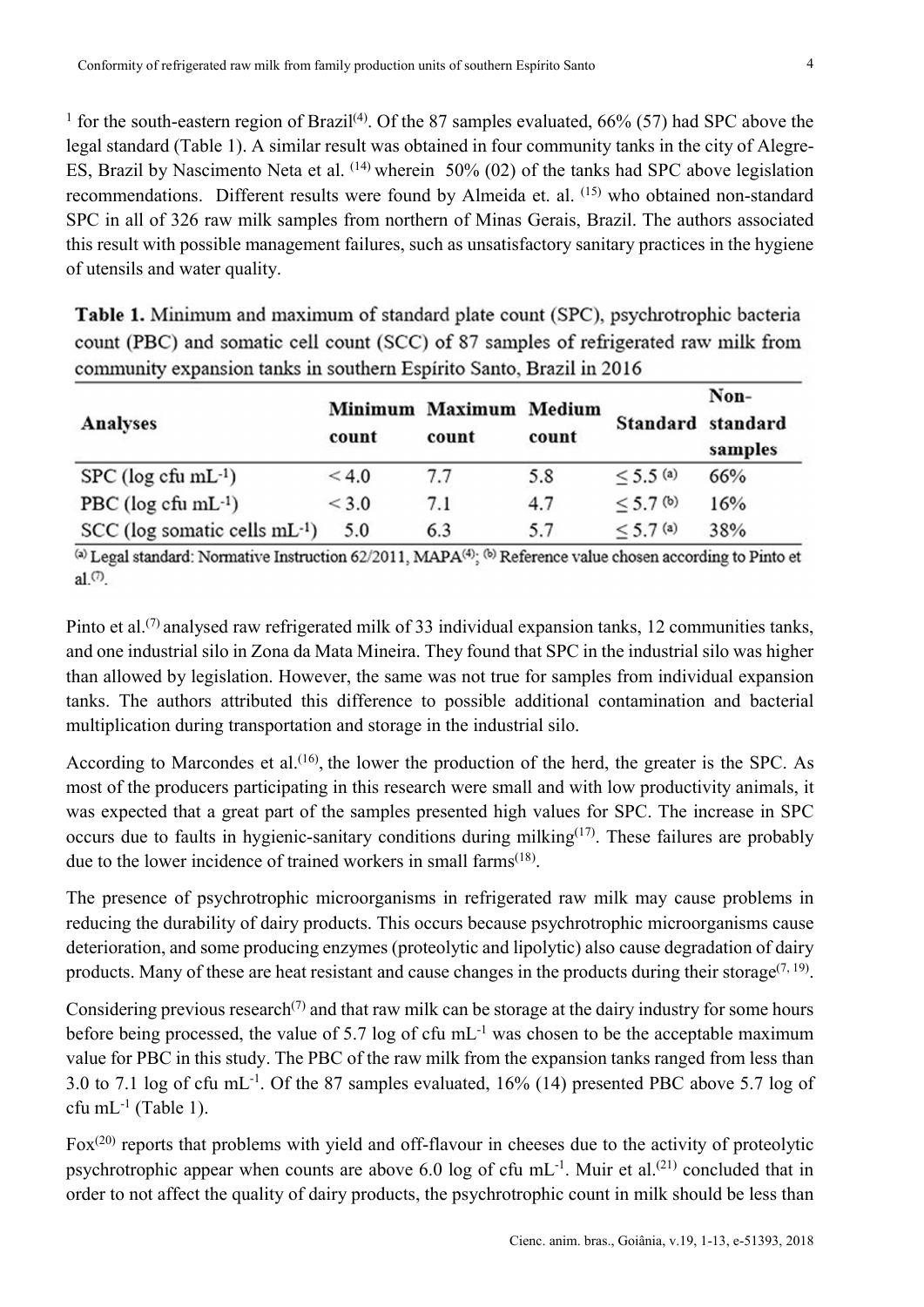or equal to 6.3 log of cfu  $mL^{-1}$ .

Nascimento Neta et al.<sup>(14)</sup> found that  $25\%$  (01) of the four community expansion tanks evaluated in the city of Alegre-ES, presented psychrotrophic bacterial count above 5.7 log of cfu  $mL^{-1}$ .

Ângelo et al.(22) studied four individual and four collective tanks in São João Nepomuceno-MG, Brazil. Two of the community tanks presented a psychrotrophic bacteria count above 5.0 log of cfu mL<sup>-1</sup>, value that was considered high by the authors.

Low counts of psychrotrophic bacteria, as observed in the most samples of our study, can be explained by factors such as low initial contamination of raw milk or the collection of samples when the milk had little storage time under refrigeration, leading to insufficient time for the multiplication of psychrotrophic microorganisms. As in the present study, high SPC were observed we believed that the time that milk remained under refrigeration was not sufficient for the multiplication of psychrotrophic microorganisms since the bacterial initial populations was generally high.

High SCC in milk negatively influences its quality, altering its constituents and reducing the durability of dairy products made with that milk. All this generates losses for the dairy industry. Increasing in SCC indicate inflammation in the mammary gland that leads to reduced volume produced, raise proteolytic and lipolytic activity of milk, changes in membrane permeability with consequent loss of components for bloodstream. This results in changes in the milk composition, especially in lactose, casein and mineral salts affecting the yield of dairy products. In addition, it has a public health concern, once mastitis can be caused by pathogenic microorganisms as staphylococci and streptococci  $(20, 23)$ .

All this causes damage to the dairy industry, since they occur in changes in the chemistry of milk, especially in lactose and mineral salts, in the yield of dairy products. In addition, it has a public health problem, since mastitis can be published by pathogenic microorganisms, for example, of the genus Staphylococcus.

The samples of refrigerated raw milk from expansion tanks presented SCC ranging from 5.0 to 6.3 log of somatic cells mL<sup>-1</sup> (Table 1). The NI  $62/2011$  sets a maximum value of  $5.0x10<sup>5</sup>$  somatic cells per milliliter or 5.7 log of somatic cells  $mL^{-1}$  for the south-eastern region of Brazil<sup>(4)</sup>. Of the 87 refrigerated raw milk samples, 38% (33) had SCC (Table 1) above the maximum allowed by the legislation $(4)$ .

Results founded by others researchers were better then ours. Angelis et al.<sup>(24)</sup> founded that only 11% (02) of the 18 raw milk samples obtained from manual or mechanical milking in Argirita-MG, Brazil were outside of the standard. Alves et al.<sup>(25)</sup> collected 32 samples of milk from refrigerated tanks in Colorado do Oeste-RO, Brazil between 2010 and 2013, and verified the counts within the standard set by the current legislation for all samples.

The somatic cell count is related to mastitis, which is an inflammation of the mammary glands often caused by pathogenic and/or deteriorating bacteria. Blood leukocytes spread to the mammary glands to fight against the infectious agent, causing somatic cell elevation<sup> $(26, 27)$ </sup>.

The incidence of mastitis in lactating animals is influenced by several factors, such as climate (temperature and humidity), genetics, age, lactation period, animal handling and nutrition<sup> $(28)$ </sup>. Climatic factors, such as high temperatures and high humidity (rainy season), contribute to the increased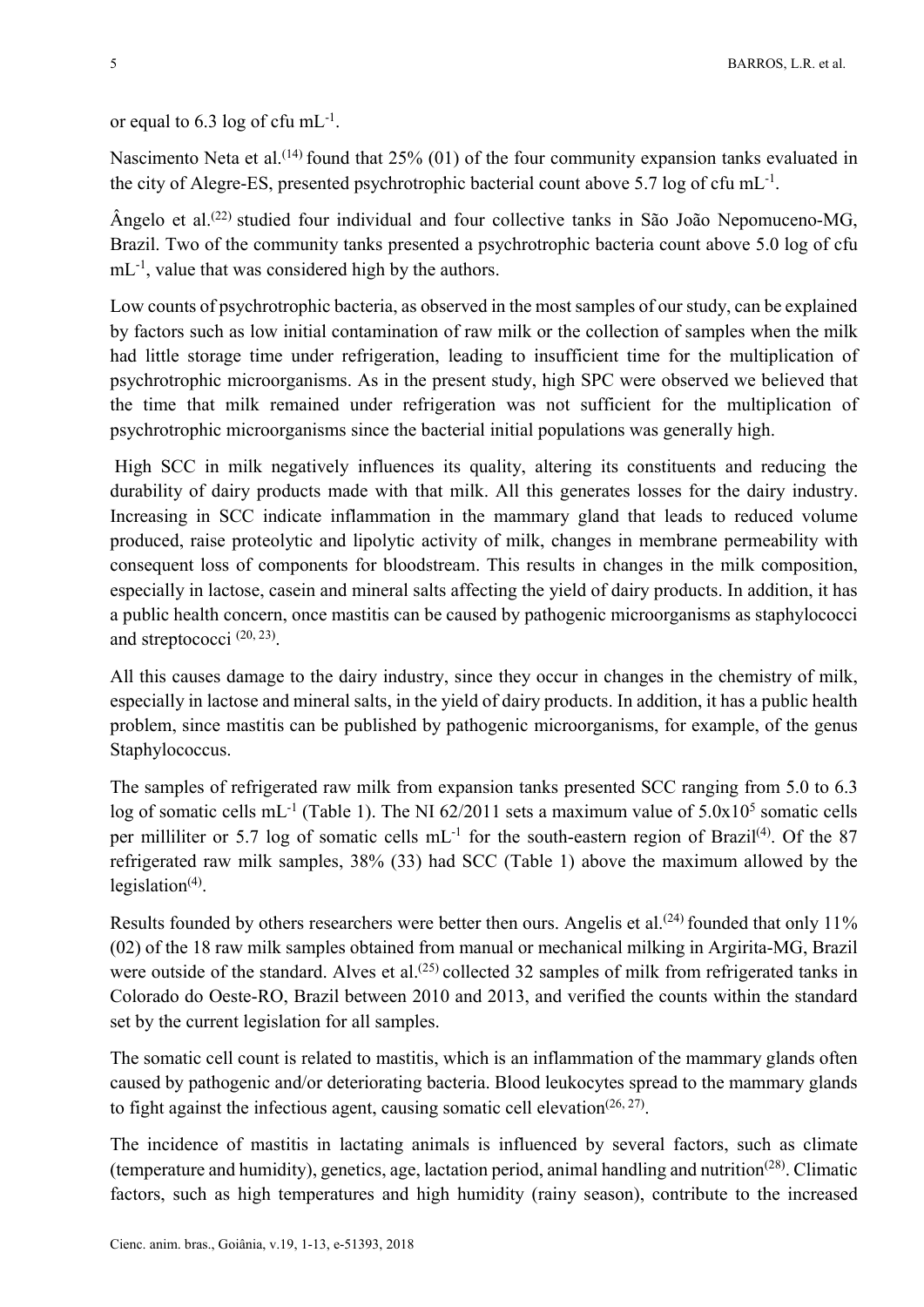incidence of mastitis and consequently to increasing the SCC in milk  $(29, 30)$ .

Considering that the sampling period was almost completely during the dry season (low humidity), a lower incidence of mastitis was expected in the herds. Moreover, the years of 2015 and 2016 were marked by a severe drought in the state of Espírito Santo.

In instances of mastitis, diseased animals may be in the process of being diagnosed or treated, and the milk produced from that animal must be discarded. Cows with higher milk production tend to have higher SCC values. Besides, some factors may increase predisposition to mastitis, such as stress due to the retention time of the animals, the time interval between the disinfection of the teats and the beginning of milking and maintenance of calves at foot of the cow(31).

Titratable acidity is a rapid and quantitative analysis used to evaluate the quality of raw milk $(33)$ . Bacteria present in milk ferment lactose producing lactic acid, which increases the titratable acidity<sup>(34)</sup>. Therefore, this test is widely used to check the quality of raw milk. In the analysis of titratable acidity, only 2.3% (02) of the samples fell outside the range recommended by the legislation (*i.e*., 0.14-0.18 g of lactic acid 100 mL-1) (Table 2).

| <b>Analyses</b>                   | value | Minimum Maximum Medium<br>value | value | <b>Standard</b>      | Non-<br>standard<br>samples |
|-----------------------------------|-------|---------------------------------|-------|----------------------|-----------------------------|
| Titratable acidity <sup>(a)</sup> | 0.13  | 0.21                            | 0.16  | $0.14 - 0.18(c)$     | 2.3%                        |
| Relative density (b)              | 1.026 | 1.032                           | 1.028 | $1.028 - 1.034(c)$   | 10.3%                       |
| Fat $(\%)$                        | 3.0   | 4.7                             | 3.9   | > 3.0 <sup>(c)</sup> | $0.0\%$                     |
| Total dry extract (%)             | 10.9  | 13.8                            | 12.0  | $\geq$ 11.4(d)       | 7.0%                        |
| Non-fat dry extract (%)           | 7.3   | 9.2                             | 8.1   | > 8.4(c)             | 85.0%                       |

Table 2. Minimum and maximum values of physicochemical analysis of 87 samples of raw milk from expansion tanks in southern Espírito Santo, Brazil in 2016

(a) g of lactic acid 100 mL<sup>-1</sup>; (b) g mL<sup>-1</sup> at 15 °C; (c) Legal standard; Normative Instruction 62/2011, MAPA<sup>(4)</sup>; (d) Decree 9.013/2017, MAPA<sup>(10)</sup>.

For relative density at 15°C all values fell between 1.026 and 1.032 g mL<sup>-1</sup> (Table 2). Approximately 10% (09) of the samples were below the range stipulated by the legislation (*i.e.*,  $1.028 - 1.034$  g mL<sup>-1</sup>)<sup>(4)</sup>. The density is strongly affected by the NFDE. The relationship is directly proportional; that is, a reduction in the NFDE causes a reduction in the relative density. As in our work was observed low level of NFDE for 85% of samples this factor could explain this finding. Another factor that affects the relative density is the fat content; but they are inversely related, when the fat content increases, the density decreases(34, 38, 40). In the state of Paraná, Brazil 5.4% (04) of the raw milk samples tested were outside of the standard for relative density<sup>(39)</sup>. According to the authors, samples with low relative density occurred because of fraud by the water addition. However, it is known that other factors can cause variations in milk density. In addition, the values above the range occurred because the samples had a fat content below 3.0%, which is the minimum legally allowed<sup>(39)</sup>.

Milk composition as well as its fat content can be influenced by several factors, such as nutrition, race, lactation stage, season and animal health, but the most influential factor is nutrition<sup>(32)</sup>.

In the analysis of the fat content of refrigerated raw milk, the values ranged from 3.0 to 4.7% (Table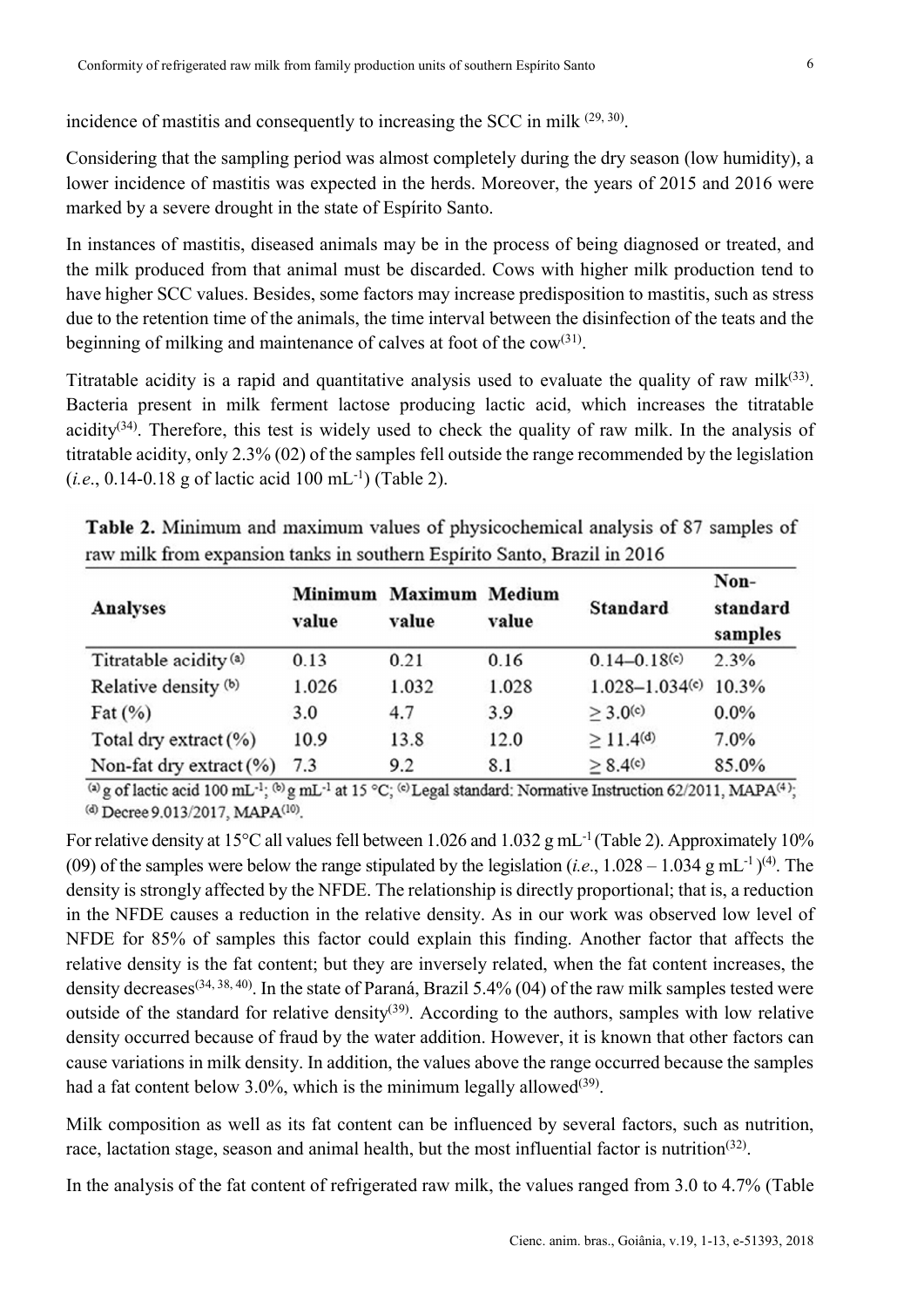#### 2). All 87 samples presented values within the standards set by the legislation (*i.e.*,  $\geq 3.0\%$ ) <sup>(10)</sup>.

Total dry extract (TDE) corresponds to all components of milk except water. Among them, the most relevant are fat and protein, which directly affects the yield of dairy products and are therefore of great interest to the industry<sup>(35)</sup>. TDE of raw milk ranged from 10.9 to 13.8%. The NI 62/2011 does not stipulate values for TDE in refrigerated raw milk, but Decree 9013 article 248 of March 29, 2017, states that raw milk must contain at least  $11.4\%$  TDE<sup>(10)</sup>. Seven percent (06) of the samples had TDE values below 11.4% (Table 2). In analysis of twenty samples of refrigerated raw milk from bulk tank trucks in the southern of Rio de Janeiro, Brazil, Paula et al.(36) did not observe any TDE values below 11.4%. Variations in TDE may occur due to herd genetics and health, lactation stage, animal age, diet and season. Variations in milk composition are common among different breeds. Among the components, fat usually suffers the most variation. In the first three months of lactation, the levels of fat, protein and lactose are lower, after that period levels increase gradually. The older the animal, the lower the productivity of the mammary glands and the greater the chances of inflammation. The diet given to the animal influences the composition of the milk, since the ingested nutrients will be absorbed and used in the formation of milk components. High temperatures cause a decrease in the fat content of the milk; in addition, stress due to high temperatures causes the reduction of dry matter intake by the animals, affecting milk composition  $(37, 38)$ .

The NFDE is composed mainly of lactose and protein and therefore also affects the yield of dairy products. In addition to acidity and density, NFDE is also used to detect milk fraud. Eighty five percent (74) of the samples of refrigerated raw milk had levels below those recommended by the legislation (*i.e*., ≥ 8.4%) (Table 2). The values ranged from 7.3 to 9.2%. Molina et al. (41) analysed samples from 21 producers of raw milk from Itaqui-RS, Brazil. They found that 62% (13) of the samples were outside the legal standard. The authors stated that variations in NFDE may be due to variations in animal feeding or variations caused by mastitis.

In this study the NFDE was the parameter with the highest percentage of samples that were outside of the limits set by the legislation. The breed and age of the animal, stage of lactation, feeding and sanity of the herd can alter the levels of NFDE in milk<sup> $(42)$ </sup>. Considering that in 2015 and 2016, the State of Espírito Santo faced the worst drought in the last 40 years <sup>(43)</sup> we believed that the results for NFDE have been influenced by the water crisis. Due to the drought, some farmers gave up dairy farming, and many found difficult to feed their herds, causing great variations in the feeding of the animals and altering the composition of the milk and consequently its quality.

The use of antibiotics in lactating animals is common for the treatment of mastitis, however, the period required to prevent residues of the drug in milk should be respected<sup> $(44)$ </sup>. None of the samples tested were positive for β-lactam or tetracycline antibiotics. This result shows that milk producers probably did not add milk from cows being treated with this type of drug to the expansion tank or that the levels of these antibiotics in the milk were below the detection limit of the test used. Nascimento Neta et al.<sup>(14)</sup> carried out two collections in four community expansion tanks in the city of Alegre-ES, Brazil and did not detect residues of antibiotics in refrigerated raw milk. Different results were found by Souza et al.<sup> $(45)$ </sup>, in which 6.7% of 112 samples of raw milk from six cities in the state of Rio Grande do Norte, Brazil presented positive results for residues of several antimicrobials. The presence of antibiotics in milk not only causes damage to the industry of fermented dairy products, but also is dangerous to consumer health, due to the selection of resistant bacterial strains,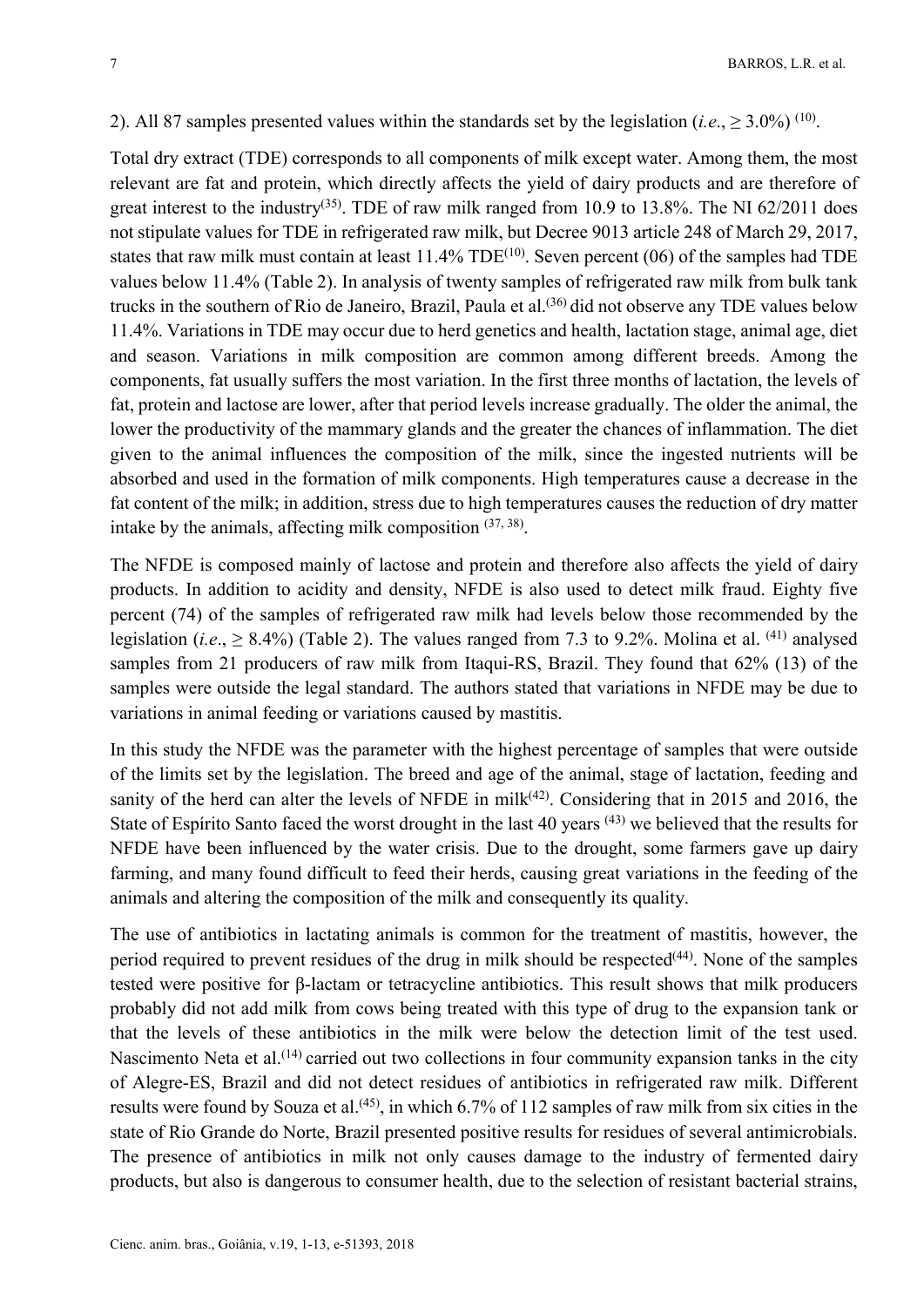hypersensitivity and possible anaphylactic shock in allergic persons<sup>(44)</sup>.

Investigation of the presence of heavy metals such as Cd and Pb has received much attention because of the toxicity of these metals<sup> $(46, 47, 48)$ </sup>. Children are more sensitive to the action of these metals, which is problematic, since they are the main consumers of milk and dairy products<sup> $(49)$ </sup>. Heavy metals, such as Cd and Pb may be present in soil, water, feed and pasture, and, once supplied to cows, can reach the blood and milk. This contamination may occur due to industrial activity, use of pesticides, or transportation from one location to another by road and rail<sup>(50, 51)</sup>. None of the refrigerated raw milk samples showed levels of Cd or Pb outside of the legal limits. According to brazilian legislation, the maximum limit for Pb in fluid milk is 0.05 mg  $kg^{-1}$  (12). For Cd, there is no legal limit specific to milk, but there is a maximum limit for food in general, which is 1.0 mg kg-1(11). Other studies did not detect Cd concentrations above the detection limit in South Africa which is of 0.006  $\mu$ g/L<sup>(52)</sup>, Italy which is 0.018 ng/mL, Vale do Paraíba, São Paulo, Brazil<sup>(53)</sup>, or in India that is of 0.8–1.0  $\mu$ g/kg for infants through milk  $(49)$ . On the other hand, Soares et al.<sup>(53)</sup> detected levels of Pb above what is allowed by brazilian legislation in 92% (50) of milk samples collected in the state of São Paulo. These authors justified that contamination in the water and pastures of the Vale do Paraíba-SP, Brazil were caused by a lead ingot industry, installed in the state in 1979.

#### **Conclusions**

The main problems observed in the raw milk samples are related to the high counts of total bacteria, high somatic cell count and the lack of compliance with the standards of the legislation for most physicochemical parameters. These results show that there are failures in one or more steps in the chain of obtaining and storing raw milk under refrigeration. Because of this, training and incentives to the milk producers are needed to improve milk quality from family production units of southern Espírito Santo, Brazil.

### **Acknowledgements**

The authors would like to acknowledge Incaper (Instituto Capixaba de Pesquisa, Assistência Técnica e Extensão Rural) for the partnership as well as the Federal University of Viçosa, MG, Brazil, for assistance in the analysis of cadmium and lead. This work was financially supported by Fapes (Fundação de Amparo à Pesquisa e Inovação do Espírito Santo, Brazil), Grant number: 65564464/ 2014.

## **References**

1. Brito MAVP, Brito JRF. Capítulo 3 - Qualidade do leite. In: Manejo: Cuidados que fazem a diferença. 1st ed. São Paulo: Embrapa-CNPGL/Tortuga; 1998; p. 43–5. Portuguese.

2. Chye FY, Abdullah A, Ayob MK. Bacteriological quality and safety of raw milk in Malaysia. Food Microbiol [Internet]. 2004 [cited 2017 Mar 15]; 21(5):535–41. Available from: http://www.sciencedirect.com/science/article/pii/S0740002003001163.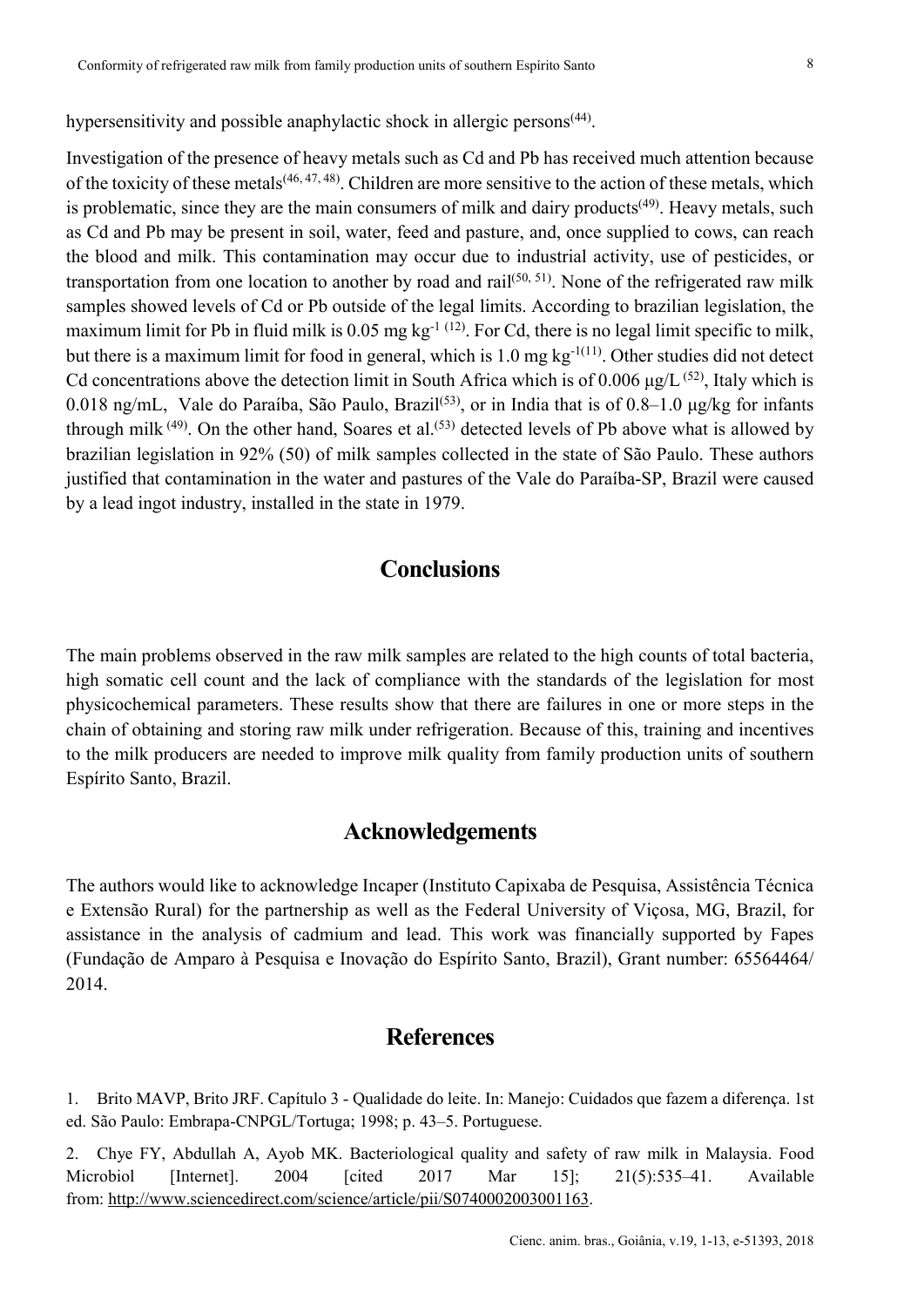3. Brasil. Ministério da Agricultura Pecuária e Abastecimento. Instrução Normativa Nº 51 de 18 de setembro de 2002. Aprova os Regulamentos Técnicos de Produção, Identidade e Qualidade do Leite tipo A, do Leite tipo B, do Leite tipo C, do Leite Pasteurizado e do Leite Cru Refrigerado e o Regulamento Técnico da Coleta de Leite Cru Refrigerado e seu Transporte a Granel. 2002. Portuguese.

4. Brasil. Ministério da Agricultura Pecuária e Abastecimento. Instrução Normativa Nº 62, de 29 de dezembro de 2011.Aprovar o Regulamento Técnico de Produção, Identidade e Qualidade do Leite tipo A, o Regulamento Técnico de identidade e Qualidade de Leite Cru Refrigerado, o Regulamento Técnico de Identidade e Qualidade de Leite Pasteurizado e o Regulamento Técnico da Coleta de Leite Cru Refrigerado e seu Transporte a Granel, em conformidade com os Anexos desta Instrução Normativa. 2011. Portuguese.

5. Nascimento Neta FCN, Junqueira M da S, Carneiro JCS, Ramos M da PP, Abdallah FR, Fracalossi CP. Condições de Produção de Leite em Propriedades Familiares Localizadas no Município de Alegre – ES, Brasil. [Conditions of milk production of family farms located in the municipality of Alegre – ES, Brazil]. Revista Instituto Laticínios Cândido Tostes [Internet]. 2015 [cited 2017 Mar 15]; 70(3):117–31. Available from: https://www.revistadoilct.com.br/rilct/article/view/347. Portuguese.

6. Simioni FJ, Lopez LS, Nespolo CR, Stefani LM, Bordignon R, Bittelbrun MS. Season influence on milk physico-chemical and microbiological aspects in Western Santa Catarina. Semina Ciências Agrárias [Internet]. 2014 [cited 2017 Mar 15]; 35(4):2033–46. Available from: http://www.redalyc.org/articulo.oa?id=445744142028.

7. Pinto CL de O, Martins ML, Vanetti MCD. Qualidade microbiológica de leite cru refrigerado e isolamento de bactérias psicrotróficas proteolíticas. [Microbial Quality of Raw Refrigerated Milk and Isolation of Psychrotrophic Proteolytic Bacteria]. Ciência e Tecnologia de Alimentos [Internet]. 2006 [cited 2017 Feb 03]; 26(3):645–51. Available from: http://www.scielo.br/scielo.php?script=sci\_abstract&pid=S0101- 20612006000300025&lng=en&nrm=iso&tlng=pt. Portuguese.

8. Brasil. Ministério da Agricultura Pecuária e Abastecimento. Instrução Normativa Nº 68, de 12 de dezembro de 2006. Oficializa os Métodos Analíticos Oficiais Físico-Químicos, para Controle de Leite e Produtos Lácteos, em conformidade com o anexo desta Instrução Normativa, determinando que sejam utilizados nos Laboratórios Nacionais Agropecuários. 2006. Portuguese.

9. Klimek B, Sitarz A, Choczyński M, Niklińska M. The Effects of Heavy Metals and Total Petroleum Hydrocarbons on Soil Bacterial Activity and Functional Diversity in the Upper Silesia Industrial Region (Poland). Water Air Soil Pollut [Internet]. 2016 [cited 2017 Mar 15]; 227(8):265. Available from: https://link.springer.com/article/10.1007/s11270-016-2966-0.

10. Brasil. Ministério da Agricultura Pecuária e Abastecimento. Decreto No. 9013, de 29 de março de 2017. Regulamenta a Lei nº 1.283, de 18 de dezembro de 1950, e a Lei nº 7.889, de 23 de novembro de 1989, que dispõem sobre a inspeção industrial e sanitária de produtos de origem animal. 2017. Portuguese.

11. Brasil. Ministério da Saúde. Decreto nº 55871, de 26 de março de 1965. Modifica o Decreto nº 50.040, de 24 de janeiro de 1961, referente a normas reguladoras do emprego de aditivos para alimentos, alterado pelo Decreto nº 691, de 13 de março de 1962. 1965. Portuguese.

12. Brasil. Ministério da Saúde. Portaria nº 685, de 27 de agosto de 1998. Aprova o Regulamento Técnico: "Princípios Gerais para o Estabelecimento de Níveis Máximos de Contaminantes Químicos em Alimentos" e seu Anexo: "Limites máximos de tolerância para contaminantes inorgânicos". 1998. Portuguese.

13. Guerreiro PK, Machado MRF, Braga GC, Gasparino E, Franzener A da SM. Qualidade Microbiológica de Leite em Função de Técnicas Profiláticas no Manejo de Produção. [Microbiological quality of milk through preventive techniques in the handling of production]. Ciência e Agrotecnologia [Internet]. 2005 [cited 2017 Mar 15]; 29(1):216–22. Available from: http://www.scielo.br/scielo.php?script=sci\_abstract&pid=S1413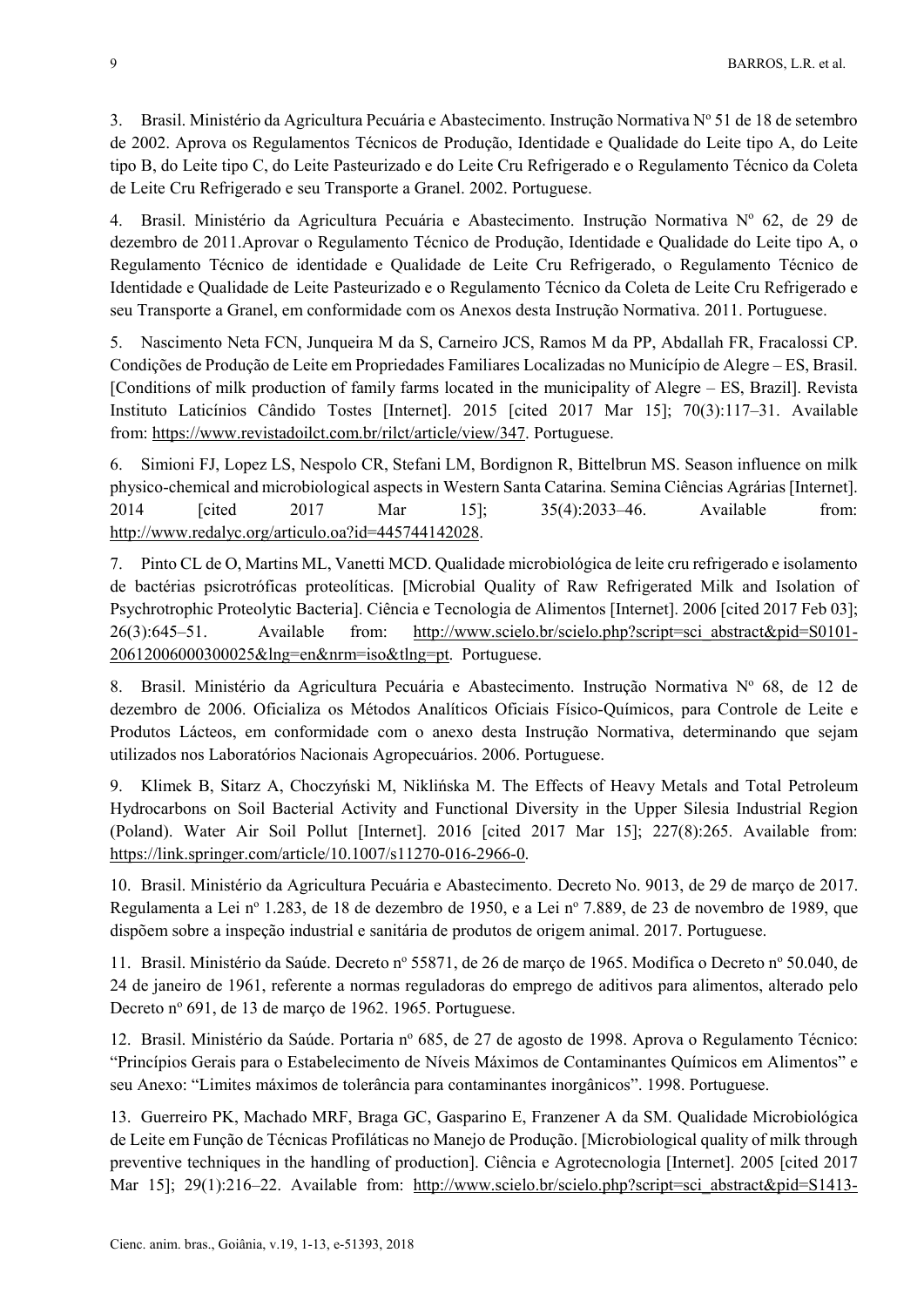70542005000100027&lng=en&nrm=iso&tlng=pt. Portuguese.

14. Nascimento Neta FCC do, Junqueira M da S, Carneiro JCS, Ramos M da PP, Pinto CL de O, Rosário DKA. Avaliação da Qualidade de Leite Cru Armazenado em Tanques de Refrigeração no Município de Alegre, Espírito Santo. Revista Brasileira de Agropecuária Sustentável (RBAS) [Internet]. 2016 [cited 2017 Dec 13]; 6(3). Available from: http://www.rbas.com.br/index.php/rbas/article/view/333. Portuguese.

15. Almeida AC de, Santos CA dos, Menezes IR, Teixeira LM, Costa JPR, Souza RM de. Perfil Sanitário de Unidades Agrícolas Familiares Produtoras de Leite Cru e Adequação à Legislação Vigente. Ciência Animal Brasileira [Internet]. 2016 [cited 2017 Dec 13]; 17(3) Available from: http://www.scielo.br/scielo.php?pid=S1809-68912016000300303&script=sci\_abstract Portuguese.

16. Marcondes MI, Brandão VLN, Ferreira GAT, Silva AL da, Marcondes MI, Brandão VLN, et al. Impacto do tamanho da propriedade na qualidade do leite na indústria leiteira brasileira de acordo com as estações do ano. Ciência Rural [Internet]. 2017 [cited 2017 Dec 13]; 47(11). Available from: http://www.scielo.br/scielo.php?pid=S0103-84782017001100451&script=sci\_abstract&tlng=pt. Portuguese.

17. Bueno VFF, Mesquita AJ de, Oliveira AN, Nicolau ES, Neves RBS. Contagem bacteriana total do leite: relação com a composição centesimal e período do ano no Estado de Goiás. [Total bacterial count: relationship to milk composition and period of the year in Goiás State, Brazil]. Revista brasileira de Ciências Veterinárias [Internet]. 2008. [cited 2017 Mar 15]; 15 (1): 40-44. Available from: http://www.rbcv.uff.br/rbcv/article/view/363. Portuguese.

18. Valeeva NI, Meuwissen MPM, Bergevoet RHM, Lansink O, M AGJ, Huirne RBM. Improving Food Safety at the Dairy Farm Level: Farmers' and Experts' Perceptions. *Review of Agricultural Economics* [Internet]. 2005 [cited 2017 Dec 13]; 27(4):574–92. Available from: http://www.rbcv.uff.br/rbcv/article/view/363.

19. Zeni MP, Maran MH de S, Silva GP rabaioli da, Carli EM de, Palezi SC. Influência dos Microrganismos Psicrotróficos Sobre a Qualidade do Leite Refrigerado para Produção de UHT. Unoesc & Ciência[Internet]. 2013 [cited 2017 Mar 15]; 4(1):61–70. Available from: http://editora.unoesc.edu.br/index.php/acet/article/view/2111. Portuguese.

20. Fox PF. Proteolysis During Cheese Manufacture and Ripening. Journal of Dairy Science [Internet]. 1989 [cited 2017 Mar 15]; 72(6):1379–400. Available from: www.journalofdairyscience.org.

21. Muir DD, Griffiths MW, Phillips JD, Sweetsur AWM, West IG. Effect of the bacterial quality of raw milk on the bacterial quality and some other properties of low-heat and high-heat dried milk. International Journal of Dairy Technology [Internet]. 1986 [cited 2017 Mar 15]; 39(4):115–8. Available from: http://onlinelibrary.wiley.com/doi/10.1111/j.1471-0307.1986.tb02394.x/abstract.

22. Ângelo FF, Ribeiro C de S, Oliveira L de, Araujo TF de, Cardarelli HR. Bactérias Psicrotróficas em Leite Cru Refrigerado. Revista Científica de Medicina Veterinária [Internet]. 2014 [cited 2017 Mar 15]; (Ano XII-Número 22):1-14. Available from: http://faef.revista.inf.br/imagens\_arquivos/arquivos\_destaque/7HHKldbMr5M7pdW\_2014-2-8-9-26-18.pdf. Portuguese.

23. Langoni H. Tendências de modernização do setor lácteo: monitoramento da qualidade do leite pela contagem de células somáticas. [Modernization trends in the dairy industry: milk quality monitoring by somatic cell counts]. Revista de Educação Continuada em Medicina Veterinária e Zootecnia do CRMV-SP [Internet]. 2000 [cited 2017 Mar 15]; 3(3):57–64. Available from: http://revistas.bvsvet.org.br/recmvz/article/view/3332. Portuguese.

24. Angelis D, Sousa MRP de, Oliveira V. Qualidade do leite, obtido por ordenha manual e mecanizada,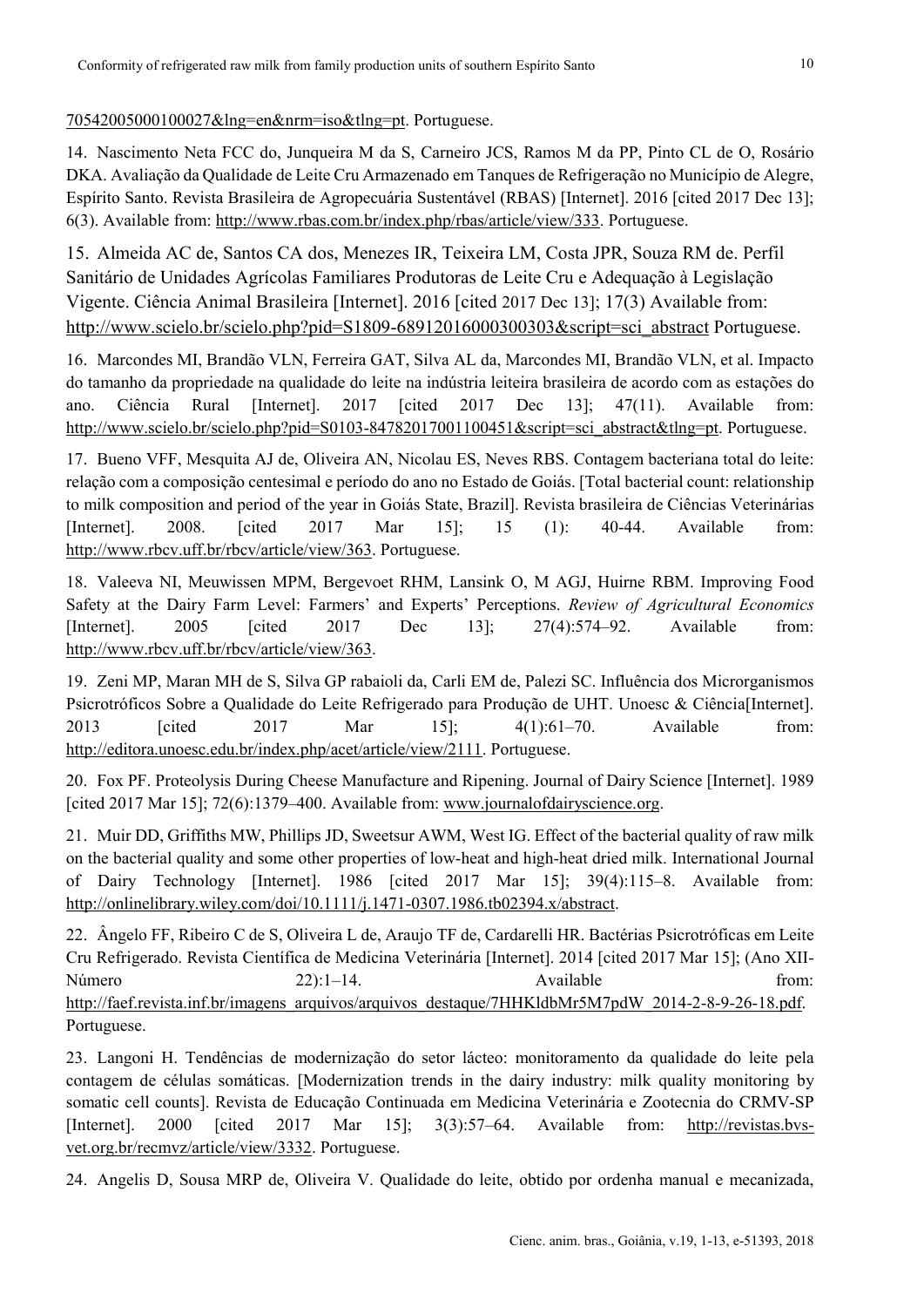recebido em um laticínio do município de Argirita MG. Veterinária Notícias [Internet]. 2016 [cited 2017 Mar 15]; 3127–3127. Available from: file:///C:/Users/Leticia/Zotero/storage/G72F8SI8/vti-15236.html. Portuguese.

25. Alves E da C, Dahmer AM, Borges AF. Total bacterial count and somatic cell count in refrigerated raw milk stored in communal tanks. Brazilian Journal of Food Technology [Internet]. 2014 [cited 2017 Mar 15]; 17(3):221–5. Available from: http://www.scielo.br/scielo.php?script=sci\_abstract&pid=S1981- 67232014000300006&lng=en&nrm=iso&tlng=en.

26. Saeman AI, Verdi RJ, Galton DM, Barbano DM. Effect of mastitis on proteolytic activity in bovine milk. Journal of Dairy Science [Internet]. 1988 [cited 2017 Mar 23]; 71(2):505–12. Available from: https://www.ncbi.nlm.nih.gov/pubmed/3288655.

27. Watts JL. Etiological agents of bovine mastitis. Veterinary Microbiology. 1988 [cited 2017 Mar 23]; 16(1):41–66. Available from: https://www.ncbi.nlm.nih.gov/pubmed/3354192.

28. Prestes DS, Filappi A, Cecim M. Susceptibilidade à mastite: Fatores que a influenciam - Uma revisão. [Factors Affecting Mastitis Susceptibility: A Revision] Revista da FZVA [Internet]. 2002 [cited 2017 Mar 23]; 9(1). Available from: http://revistaseletronicas.pucrs.br/ojs/index.php/fzva/article/view/2153. Portuguese.

29. Morse D, DeLorenzo MA, Wilcox CJ, Collier RJ, Natzke RP, Bray DR. Climatic effects on occurrence of clinical mastitis. Journal of Dairy Science [Internet]. 1988 [cited 2017 Mar 23]; 71(3):848–53. Available from: http://www.sciencedirect.com/science/article/pii/S0022030288796265?via%3Dihub

30. Ribeiro Neto AC, Barbosa SBP, Jatobá RB, Silva AM, Silva CX, Silva MJA, et al. Qualidade do leite cru refrigerado sob inspeção federal na região Nordeste. [Quality of bulk tank milk with federal inspection fro]. Arquivo Brasileiro de Medicina Veterinária e Zootecnia [Internet]. 2012 [cited 2017 Mar 23]; 64(5):1343–51. Available from: http://www.scielo.br/scielo.php?script=sci\_abstract&pid=S0102-09352012000500035&lng=pt&nrm=iso&tlng=pt. Portuguese.

31. Gonzalez SG, Müller EE, Ribeiro EL de A, Freitas JC de, Godoy AL de. Influência de fatores raciais e manejo nutricional na contagem de células somáticas e nos constituintes do leite de vacas holandesas e mestiças no Norte do Estado do Paraná, Brasil. [Influence of racial and nutritional management factors on somatic cells count and milk composition of Holstein and mixed breed cows in the north of Paraná State, Brazil]. Acta Scientiarum. Animal Sciences. 2008 [cited 2017 Dec 13]; 25(2):323–9. Available from: http://www.periodicos.uem.br/ojs/index.php/ActaSciAnimSci/article/view/2016 Portuguese.

32. Looper ML. Factors Affecting Milk Composition of Lactating Cows - FSA4014 - Semantic Scholar. FAO [Food and Agriculture Organization of the United Nations]. 2012 [cited 2017 Mar 23]. Available from: https://www.uaex.edu/publications/pdf/FSA-4014.pdf.

33. Schmidt KA, Stupar J, Shirley JE, Adapa S, Sukup D. Factors affecting titratable acidity in raw milk. Kansas Agricultural Experiment Station. Kansas Agricultural Experiment Station Research Reports. 1996 [cited 2017 Mar 23]. 0 (2). Available from: http://newprairiepress.org/kaesrr/vol0/iss2/340/.

34. Fox PF, McSweeney PLH. Dairy Chemistry and Biochemistry. 1st ed. London; New York: Springer; 1998.

35. Tronco VM. Manual Para Inspeção De Qualidade Do Leite. 2nd ed. UFSM; 2010.

36. Paula FP de, Cardoso CE, Rangel MAC. Análise Físico-química do Leite Cru Refrigerado Proveniente das Propriedades Leiteiras da Região Sul Fluminense. [Physical Chemistry Analysis of Milk Refrigerated Row Proceeding of Propriety Milkmaid Region of South Fluminense] Revista Eletrônica TECCEN [Internet]. 2010 [cited  $2017$  Mar  $23$ ];  $3(4):07-17$ . Available from: http://editorauss.uss.br/index.php/TECCEN/article/view/257. Portuguese.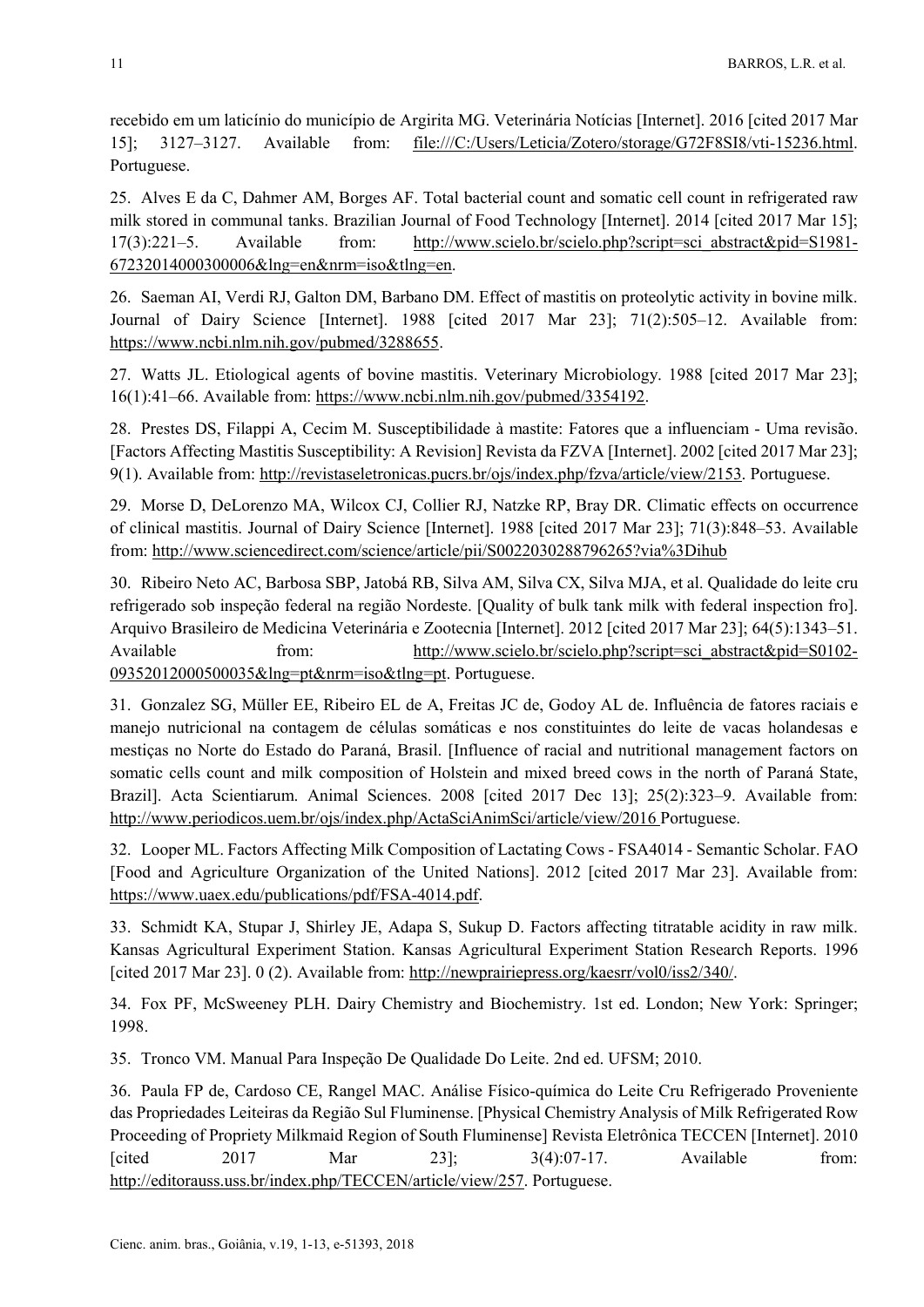37. Smit G, editor. Dairy Processing: Improving Quality. 1 edition. Cambridge: Woodhead Publishing; 2003.

38. Walstra P, Wouters JTM, Geurts TJ. Dairy Science and Technology, Second Edition. 2 edition. Boca Raton: CRC Press; 2005.

39. Ribeiro Júnior JC, Beloti V, Silva LCC da, Tamanini R. Avaliação da qualidade microbiológica e físicoquímica do leite cru refrigerado produzido na região de Ivaiporã, Paraná. [Evaluation of microbiological and physicochemical quality of raw refrigerated milk produced in Ivaiporã-PR region- Brazil] Revista do Instituto Laticínios Cândido Tostes [Internet]. 2013 [cited 2017 Mar 23]; 68(392):5–11. Available from: https://www.revistadoilct.com.br/rilct/article/view/23. Portuguese.

40. Poonia A, Jha A, Sharma R, Singh HB, Rai AK, Sharma N. Detection of adulteration in milk: A review. International Journal of Dairy Technology [Internet]. 2017 [cited 2017 Dec 20]; 70(1):23–42. Available from: http://onlinelibrary.wiley.com/doi/10.1111/1471-0307.12274/abstract.

41. Molina CHA, Centenaro GS, Furlan VJM. Qualidade do leite cru comercializado informalmente no município de Itaqui-RS. [Quality of raw milk informally sold in the city of Itaqui, Rio Grande do Sul, Brazil]. Vigilância Sanitária Em Debate: Sociedade, Ciência e Tecnologia [Internet]. 2015 [cited 2017 Mar 25]; 3(4):106–13. Available from: https://visaemdebate.incqs.fiocruz.br/index.php/visaemdebate/article/view/492. Portuguese.

42. Koblitz MGB. Leite. In: Matérias-Primas Alimentícias. Composição e Controle de Qualidade. Edição: 1ª. Guanabara Koogan; 2011. Portuguese.

43. Espírito Santo [Governo do Estano]. Governador quer consolidar políticas públicas sobre uso e produção de água. Portal ES [Internet]. 2016 [cited 2017 Dec 13]. Available from: https://www.es.gov.br/Notícia/governador-quer-consolidar-politicas-publicas-sobre-uso-e-producao-de-agua. Portuguese.

44. Ibraimi Z, Shehi A, Murtezani A, Krasniqi S, Agani Z. Kosovo's Public Health Damage from Abusive Use of Antibiotics in Dairy Cattle. Mater Sociomedica [Internet]. 2015 [cited 2017 Mar 25]; 27(3):149–53. Available from: https://www.ncbi.nlm.nih.gov/pmc/articles/PMC4499300/.

45. Souza LB de, Pinheiro CGM da E, Neto SAG, Silva JBA da. Resíduos de Antimicrobianos em Leite Bovino Cru no Estado do Rio Grande do Norte. [Antimicrobial Residues in Bovine Milk in Natura in Rio Grande do Norte]. Ciência Animal Brasileira [Internet]. 2017 [cited 2017 Dec 8]; 18(0). Available from: https://www.revistas.ufg.br/vet/article/view/e-23050. Portuguese.

46. Martino FAR, Sánchez MLF, Medel AS. Total determination of essential and toxic elements in milk whey by double focusing ICP-MS. Journal of Analytical Atomic Spectrometry [Internet]. 2000 [cited 2017 Mar 25]; 15(2):163–8. Available from: http://pubs.rsc.org/en/content/articlelanding/2000/ja/a907925d.

47. Onianwa P., Adetola I., Chukwujindu I, Ojo M., Tella O. Trace heavy metals composition of some Nigerian beverages and food drinks. Food Chemistry [Internet]. 1999 [cited 2017 Mar 25]; 66:275–9. Available from: https://www.sciencedirect.com/science/article/pii/S030881469800257X.

48. Somers E. The Toxic Potencial of Trace Metals in Foods. A Review. Journal of Food Science [Internet]. 1974 [cited 2017 Mar 25]; 39(2):215–7. Available from: http://onlinelibrary.wiley.com/doi/10.1111/j.1365- 2621.1974.tb02860.x/abstract.

49. Tripathi RM, Raghunath R, Sastry VN, Krishnamoorthy TM. Daily intake of heavy metals by infants through milk and milk products. Science of The Total Environment [Internet]. 1999 [cited 2017 Mar 25]; 227(2):229–35. Available from: http://www.sciencedirect.com/science/article/pii/S0048969799000182.

50. Licata P, Trombetta D, Cristani M, Giofrè F, Martino D, Calò M, et al. Levels of "toxic" and "essential" metals in samples of bovine milk from various dairy farms in Calabria, Italy. Environment International